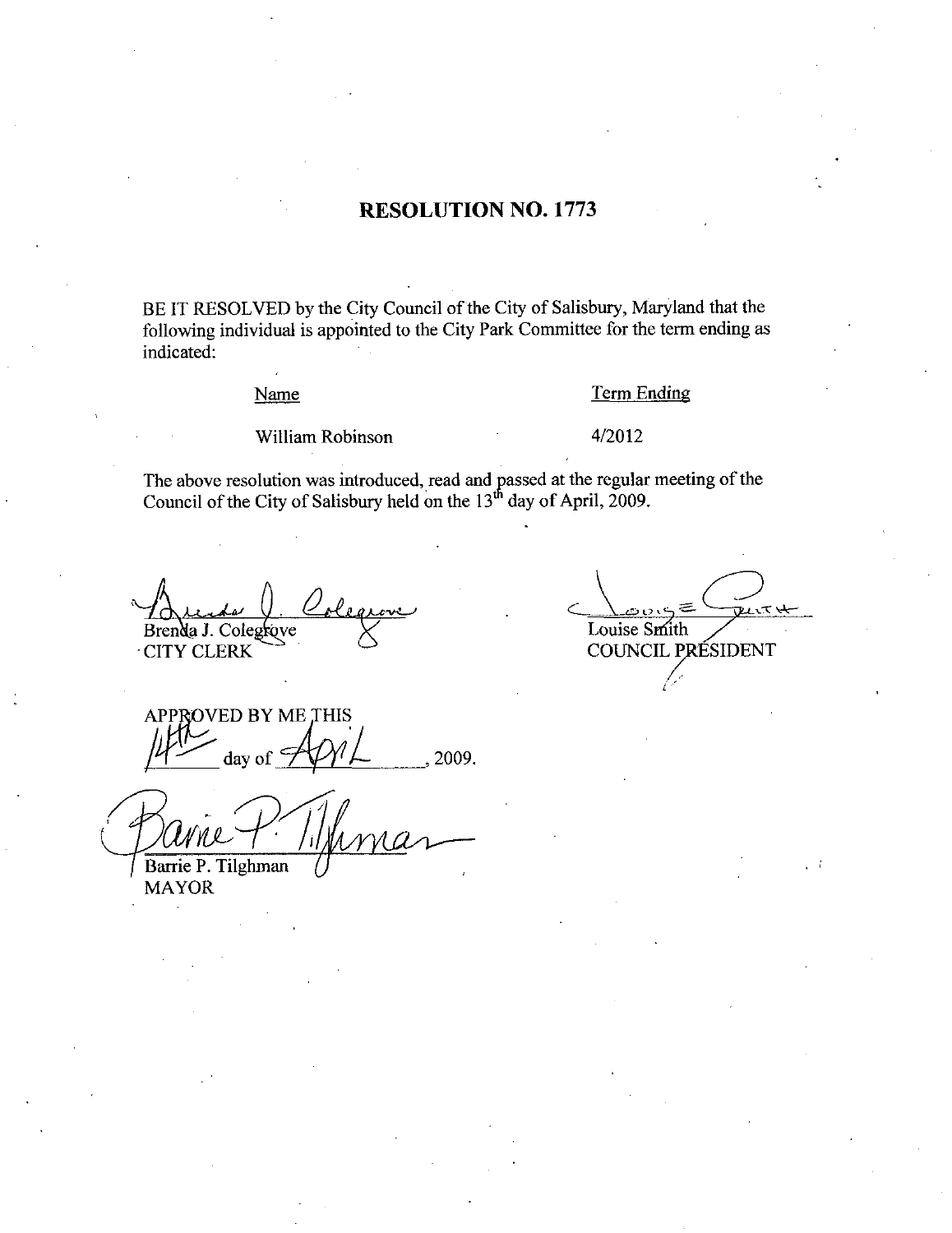# INTER

# **OFFICE**

# **MEMO**

# OFFICE OF THE MAYOR

| To:      | John Pick                              |
|----------|----------------------------------------|
| From:    | Sherrell McBride SM                    |
| Subject: | Appointment to the City Park Committee |
| Date:    | April 7, 2009<br>٠                     |

Mayor Tilghman would like to appoint the following person to the City Park Committee with a term ending as followed:

Candidate Term Ending

Example 1<br>
<u>Term E</u><br>
William Robinson 4/2012

William Robinson 4/2012<br>Attached you will find Mr. Robinson's letter of interest and the Resolution necessary for his appointment. Please forward this information to the City Council so it may be placed on the agenda for the next City Council meeting. Please let me know if you have any questions.

Attachments

CC: Mayor Tilghman